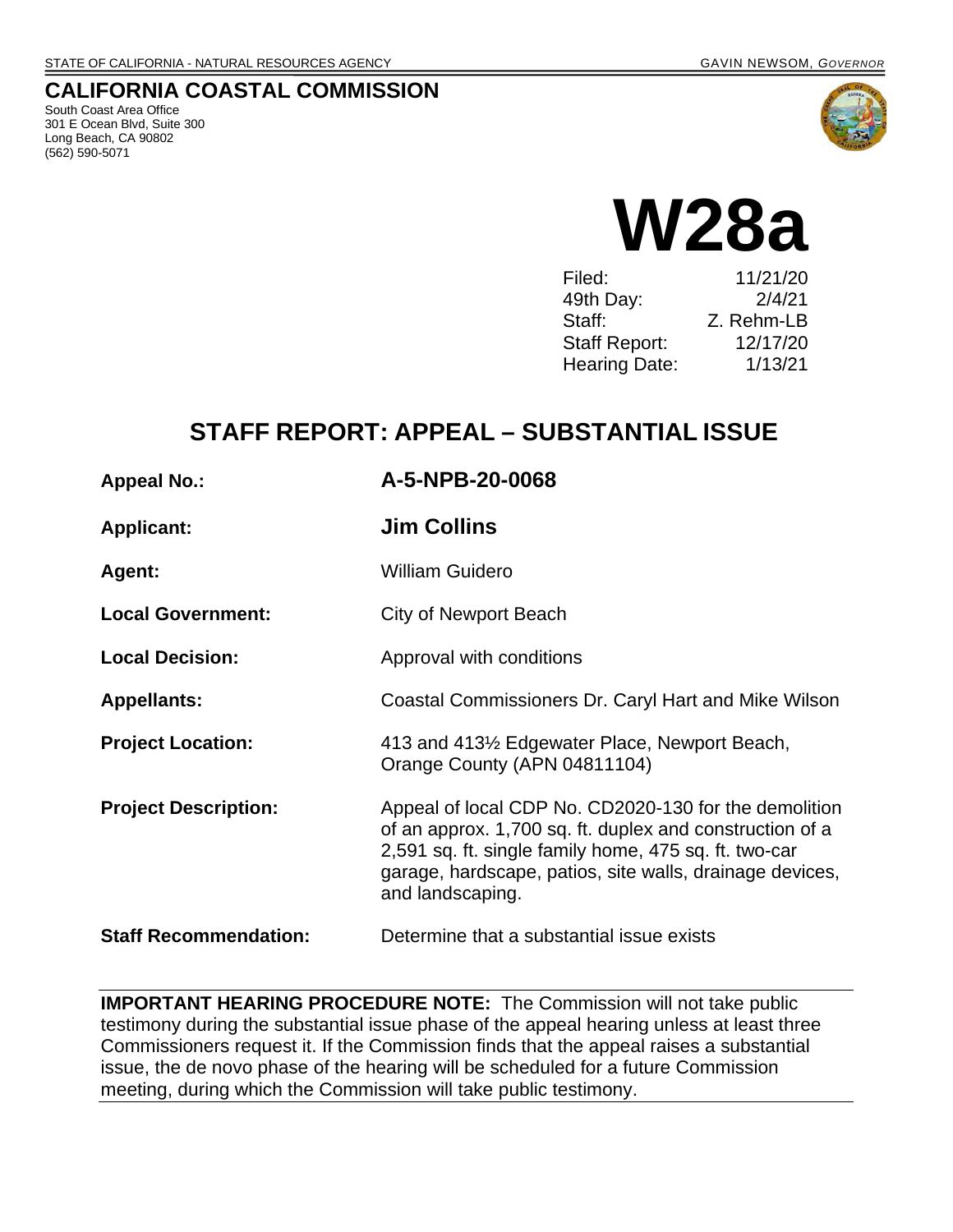### **SUMMARY OF STAFF RECOMMENDATION**

The City-approved development, via local CDP No. CD2020-130, is the demolition of an approximately 1,700 sq. ft. duplex and construction of a 2,591 sq. ft. single-family home with a 475 sq. ft. two-car garage. The site is a bayfront lot on the Balboa Peninsula. The parcel is designated Two-Unit Residential (RT-E) in the certified Coastal Land Use Plan (LUP), and is zoned Two-Unit Residential (R-2) in the certified Implementation Plan (IP). Coastal Land Use Plan Table 2.1.1-1 states: "The RT category applies to a range of twofamily residential dwelling units such as duplexes and townhomes."

The appellants contend that the proposal to demolish two housing units and construct one housing unit is inconsistent with the certified Local Coastal Program (LCP) for Newport Beach, which designates the site for two-unit residential development. Moreover, the appellants argue that City's approval would set a negative precedent for future interpretation of its LCP, which would result in a cumulative reduction in housing density in areas that have been planned to more support housing pursuant to the LCP.

The City did not make specific findings related to the LCP's housing density criteria or policies, other than that the project is consistent with the existing neighborhood pattern of development. However, the City did find that the project is exempt from State laws including SB330 (Housing Crisis Act of 2019) requiring preservation of housing units: "A letter from the California Department of Housing and Community Development dated July 31, 2020, clarified to the City that single family developments do not meet the definition of 'housing development' as described in Government Code Section 66300, subdivision  $(a)(6)$ ."<sup>[1](#page-1-0)</sup> This conclusion is not supported by a plain reading of the law and is inconsistent with the intent of the law, which is to preserve housing units.

The scope of the proposed development (demolition of a duplex and construction of a single-family home), is relatively small when considered in the broader context of coastal development. The proposed development is theoretically the minimum reduction in density possible and previous projects that resulted in a loss of one housing unit have been approved by the City of Newport Beach. However, the cumulative effect of such projects, which demolish multi-unit residential structures and replace single family homes, constitutes an adverse impact on housing supply in the City's coastal zone and will change the character of the community, inconsistent with the LCP. If the City continues to approve CDPs for projects that are not consistent with the land use and zoning designations, and continues to exempt these types of projects from review under SB330, which was passed by the State legislature in order to prevent a further reduction in housing, there will be a cumulative adverse impact that is more substantial than the impact of this project.

The City's findings did not analyze either the specific impact of the proposed development on density within the subject land use district and zoning area – or the cumulative impact of the City's actions to approve similar projects which reduce housing density. The City recently submitted (and subsequently withdrew) an LCP Amendment request to the

<span id="page-1-0"></span><sup>&</sup>lt;sup>1</sup> City of Newport Beach Zoning Administrator Staff Report for Coastal Development Permit No. CD2020-130 (October 15, 2020), pg. 2.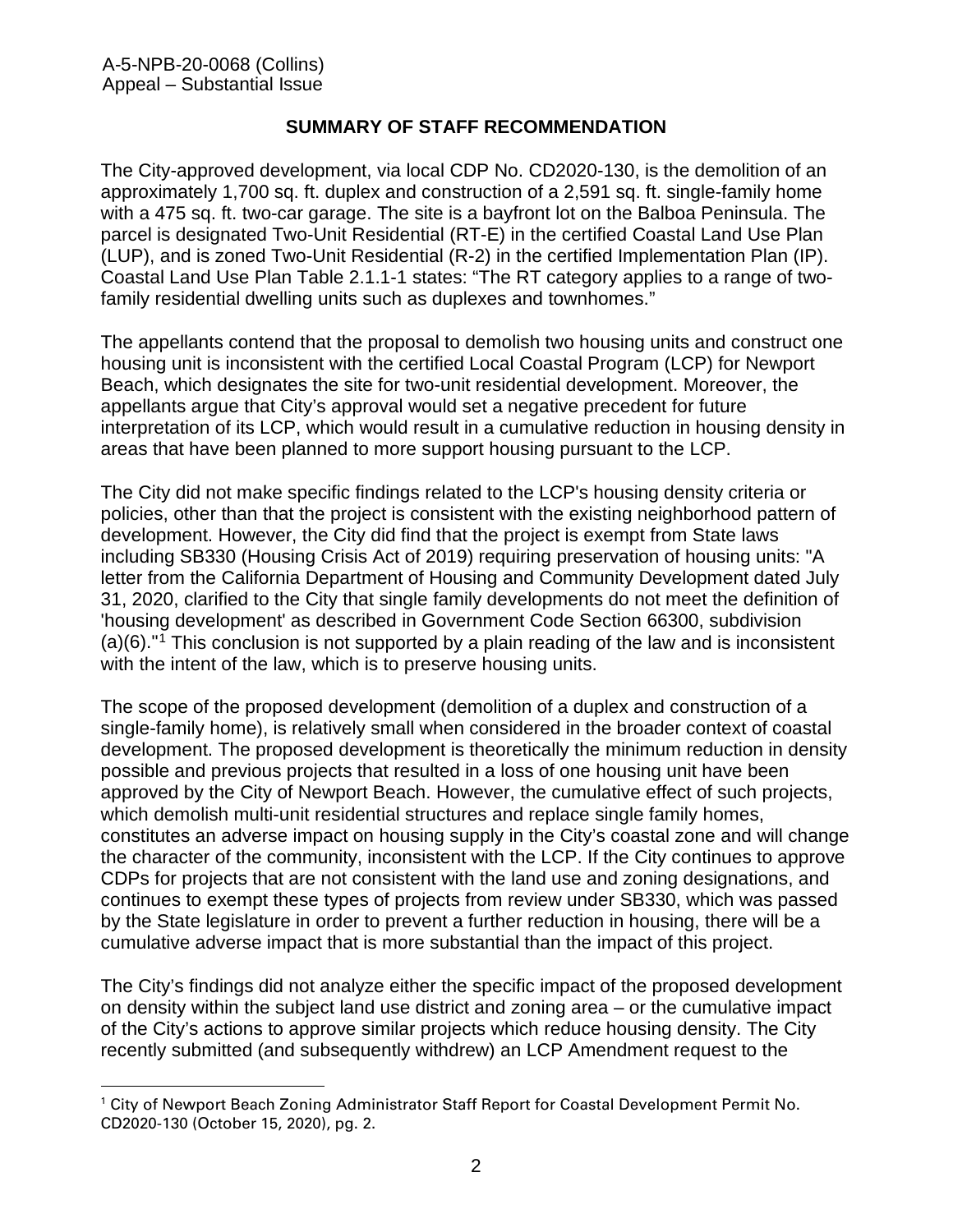Commission that would have allowed a transfer of development rights within and outside of the coastal zone, which would have further changed the implementation of its land use districts and zoning standards. Also, the City has appealed to reduce its Regional Housing Needs Assessment (RHNA) allocation of 4,834 housing units which it must plan for in the next eight years, citing constraints including low density in the coastal zone, which is trending downward. By approving this project and others like it, the City is contributing to a cumulative reduction in housing density in areas of the coastal zone which have been planned to support greater housing density pursuant to the LCP. This is the opposite of the intent of State laws including SB330 and is in conflict with the requirement to plan for increased housing development through the pending RHNA cycle.

Therefore, staff recommends that the Commission **determine that a substantial issue exists** with respect to the grounds on which Appeal No. A-5-NPB-20-0068 has been filed for the following reasons: the City's action to approve the permit is not consistent with the designated land uses of the LCP, is not adequately supported by the findings or documents in the record, and would contribute to a cumulative adverse impact to the City's housing supply and community character that would be inconsistent with the LCP.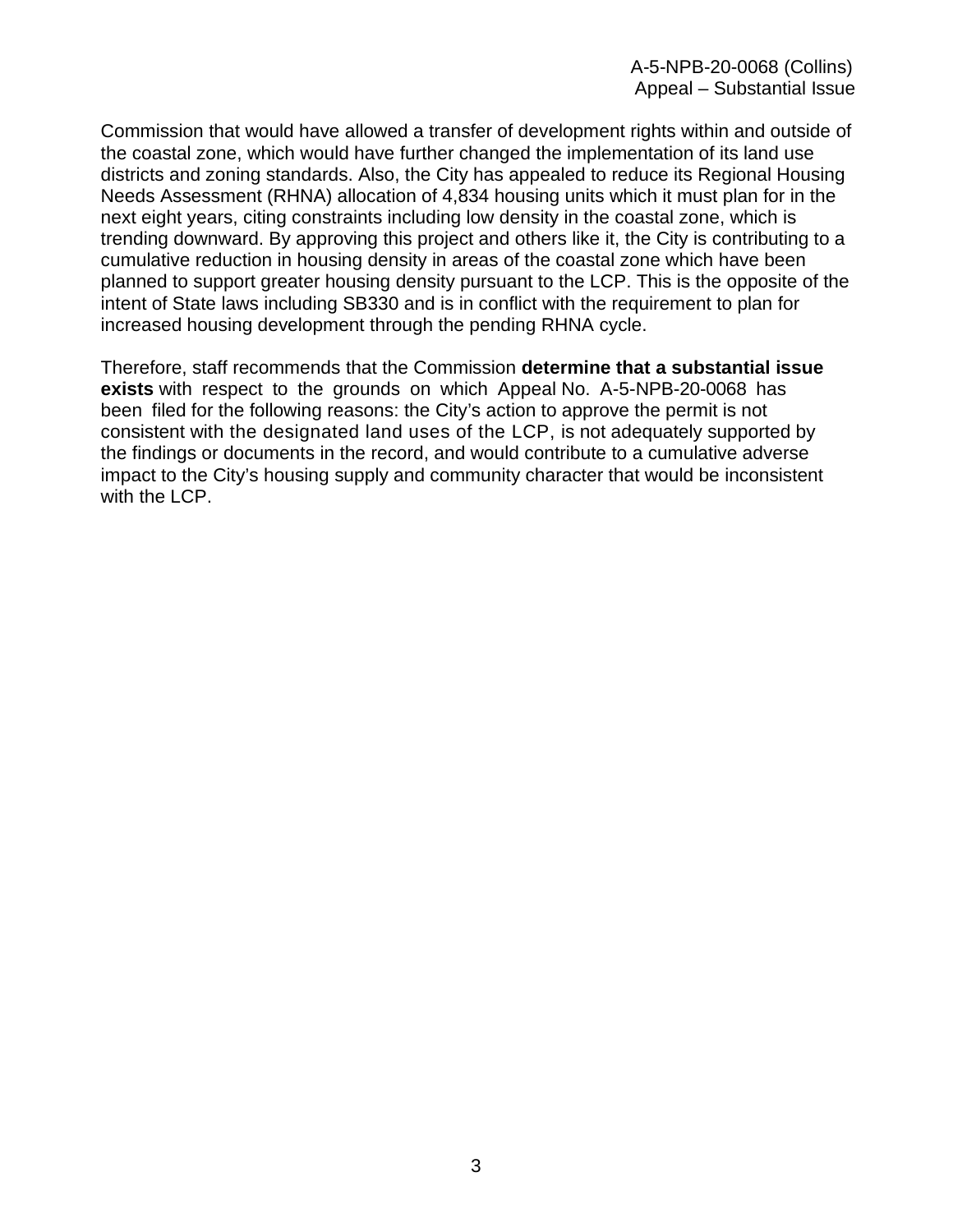# **TABLE OF CONTENTS**

| V. FINDINGS AND DECLARATIONS - SUBSTANTIAL ISSUE |  |
|--------------------------------------------------|--|
|                                                  |  |
|                                                  |  |
|                                                  |  |
|                                                  |  |

### **APPENDICES**

Appendix A – Substantive File Documents

### **[EXHIBITS](https://documents.coastal.ca.gov/reports/2021/1/w28a/w28a-1-2021-exhibits.pdf)**

[Exhibit 1 – Project Location](https://documents.coastal.ca.gov/reports/2021/1/w28a/w28a-1-2021-exhibits.pdf) [Exhibit 2 – Appeal](https://documents.coastal.ca.gov/reports/2021/1/w28a/w28a-1-2021-exhibits.pdf)  [Exhibit 3 – Zoning Administrator Staff Report and Resolution for Local](https://documents.coastal.ca.gov/reports/2021/1/w28a/w28a-1-2021-exhibits.pdf) CDP CD2020-130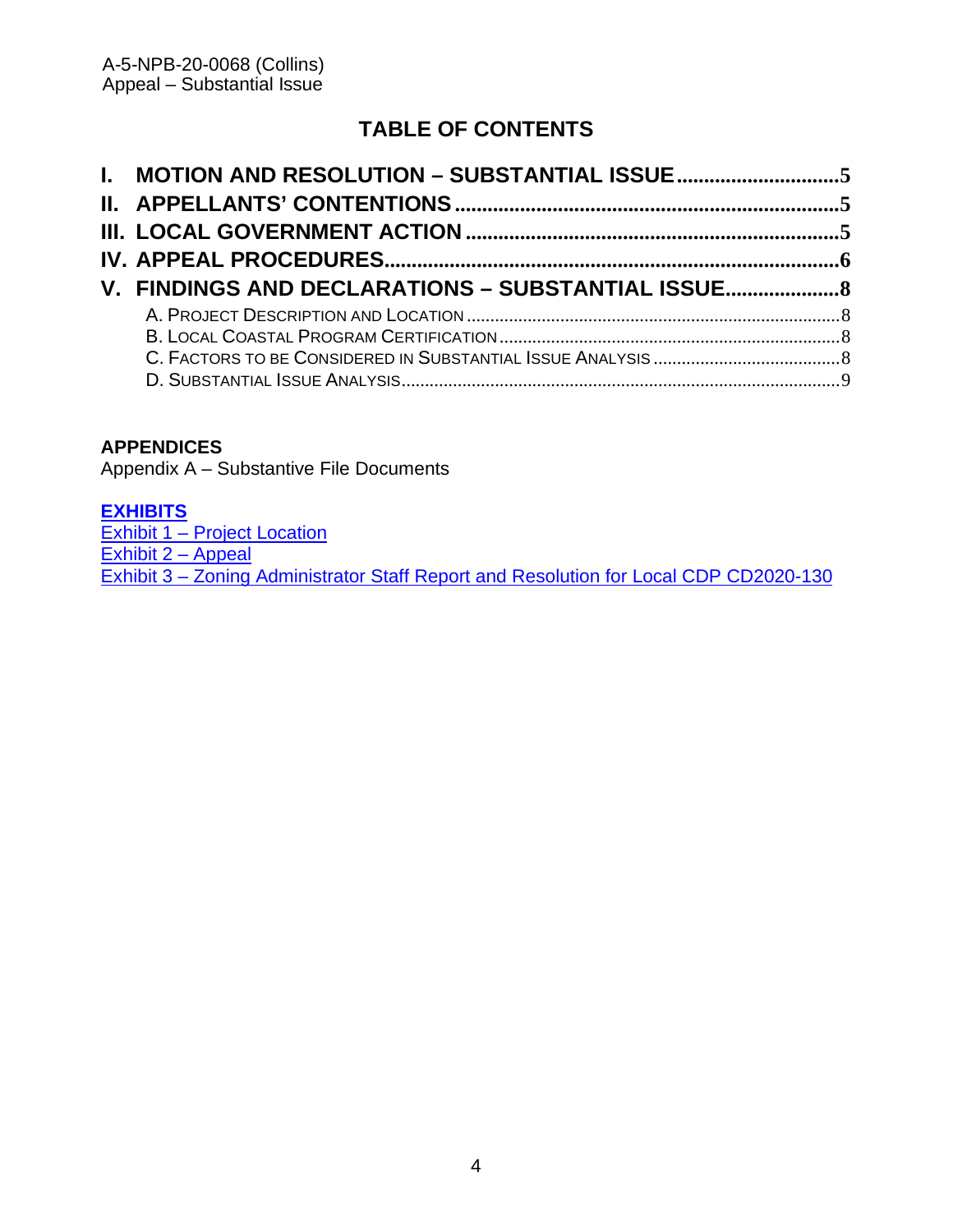## <span id="page-4-0"></span>**I. MOTION AND RESOLUTION – SUBSTANTIAL ISSUE**

**Motion:** I move that the Commission determine that Appeal No. A-5-NPB-20-0068 raises NO SUBSTANTIAL ISSUE with respect to the grounds on which the appeal has been filed under § 30603 of the Coastal Act.

Staff recommends a **NO** vote. Following the staff recommendation on this motion will result in the Commission proceeding to conduct a de novo review of the application, and adoption of the following resolution and findings. Conversely, passage of this motion will result in a finding of No Substantial Issue and the local action will become final and effective. The motion passes only by an affirmative vote of the majority of the appointed Commissioners present.

### **Resolution**:

The Commission hereby finds that Appeal No. A-5-NPB-20-0068 presents a **SUBSTANTIAL ISSUE** with respect to the grounds on which the appeal has been filed under Section 30603 of the Coastal Act regarding consistency with the certified Local Coastal Plan and/or the public access policies of the Coastal Act.

## <span id="page-4-1"></span>**II. APPELLANTS' CONTENTIONS**

The appellants broadly contend that the proposed development would reduce housing density in an area that can support housing density. Two housing units exist on the site and two housing units may be redeveloped on the site pursuant to both standards of the certified LCP. The proposal to demolish two housing units and construct one housing unit is inconsistent with the LCP. More specifically, the appellants contend that the City's approval does not comply with the following standards of the certified LCP: Coastal Land Use Plan Table 2.1.1-1; Coastal Land Use Plan Policy 2.1.10-1; Coastal Land Use Plan Section 2.2.1- 1; and Coastal Land Use Plan Section 2.7-2.

The appellants contend that the City did not make specific findings related to the LCP's housing density criteria or policies, other than stating that the project is consistent with the existing neighborhood pattern of development. The appellants contend that the City's action would set a precedent for future City actions that will result in a cumulative loss of housing density in areas which have been planned to support housing pursuant to the LCP. The appeal is included as **[Exhibit 2](https://documents.coastal.ca.gov/reports/2021/1/w28a/w28a-1-2021-exhibits.pdf)**.

# <span id="page-4-2"></span>**III. LOCAL GOVERNMENT ACTION**

On October 15, 2020 the City of Newport Beach Zoning Administrator held a public hearing on a local coastal development permit application for the proposed development. One member of the public submitted a written comment that the proposed three-story home was out of character with the pattern of development in the neighborhood, which is mostly two-story residential structures. At the end of the public hearing, the Zoning Administrator approved Local CDP No. CD2020-130 with special conditions and adopted Resolution No. ZA-2020-068 (**[Exhibit 3](https://documents.coastal.ca.gov/reports/2021/1/w28a/w28a-1-2021-exhibits.pdf)**) in support of the approval. The City also adopted a Categorical Exemption from CEQA (Class 3: New Construction or Conversion of Small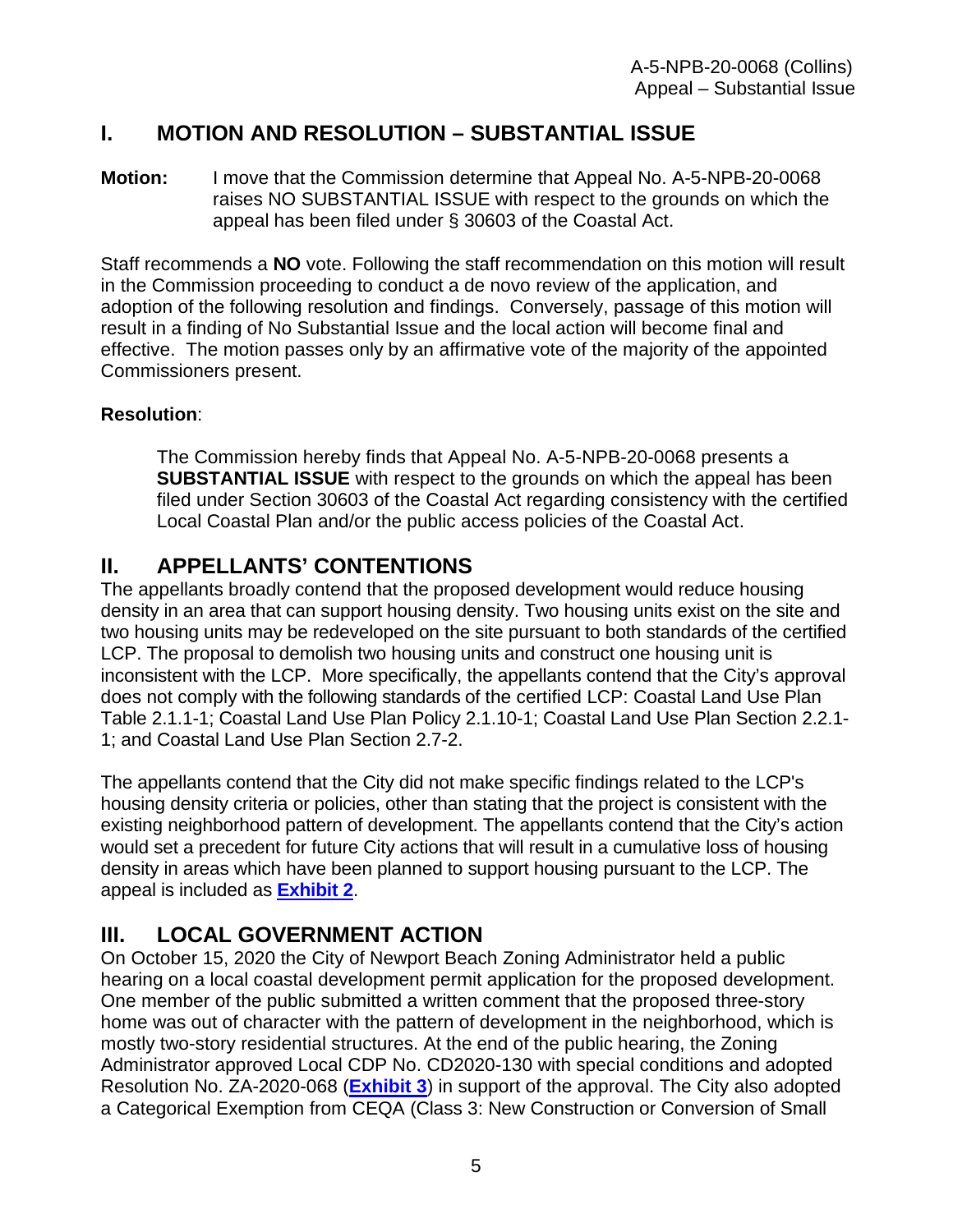A-5-NPB-20-0068 (Collins) Appeal – Substantial Issue

Structures). Within the Coastal Development Permit findings, the City stated: "Recent changes to State law temporarily prohibiting reduction of residential density under SB330 do not apply in this case."

The Coastal Commission's South Coast District Office received a Notice of Final Action on November 9, 2020. The Commission issued a Notification of Appeal Period on November 10, 2020. Within the 10 working-day appeal period, on November 20, 2020 an appeal was filed by Coastal Commissioner Mike Wilson, and on November 21, 2020 an appeal was filed by Coastal Commissioner Dr. Caryl Hart. The Commission notified the City and the applicant of the appeal in a letter dated November 24, 2020.

## <span id="page-5-0"></span>**IV. APPEAL PROCEDURES**

After certification of Local Coastal Programs (LCP), the Coastal Act provides for limited appeals to the Coastal Commission of certain local government actions on coastal development permits. Developments approved by cities or counties may be appealed if they are located within appealable areas, such as between the sea and the first public road paralleling the sea or within three hundred feet of the mean high tide line or inland extent of any beach or top of the seaward face of a coastal bluff [Coastal Act Section 30603(a)]. In addition, an action taken by a local government on a coastal development permit application may be appealed to the Commission if the development constitutes a "major public works project" or a "major energy facility" [Coastal Act Section 30603(a)(5)].

The City of Newport Beach Local Coastal Program was certified in 2017. The City's LCP is comprised of the coastal Land Use Plan (LUP) and the Implementation Plan (IP), which is Title 21 of the City's Municipal Code. The standard of review for this appeal is the City's certified LCP and the public access and recreation policies of the Coastal Act. Section 30603(a)(1) of the Coastal Act identifies the project site as being in an appealable area by virtue of its location between the sea and the first public road paralleling the sea.

Section 30603 of the Coastal Act states, in part:

- (a) After certification of its Local Coastal Program, an action taken by a local government on a coastal development permit application may be appealed to the Commission for only the following types of developments:
	- (1) Developments approved by the local government between the sea and the first public road paralleling the sea or within 300 feet of the inland extent of any beach or of the mean high tide line of the sea where there is no beach, whichever is the greater distance.
	- (2) Developments approved by the local government not included within paragraph (1) that are located on tidelands, submerged lands, public trust lands, within 100 feet of any wetland, estuary, stream, or within 300 feet of the top of the seaward face of any coastal bluff.

The grounds for appeal of an approved local coastal development permit in the appealable area are stated in Section 30603(b)(1), which states: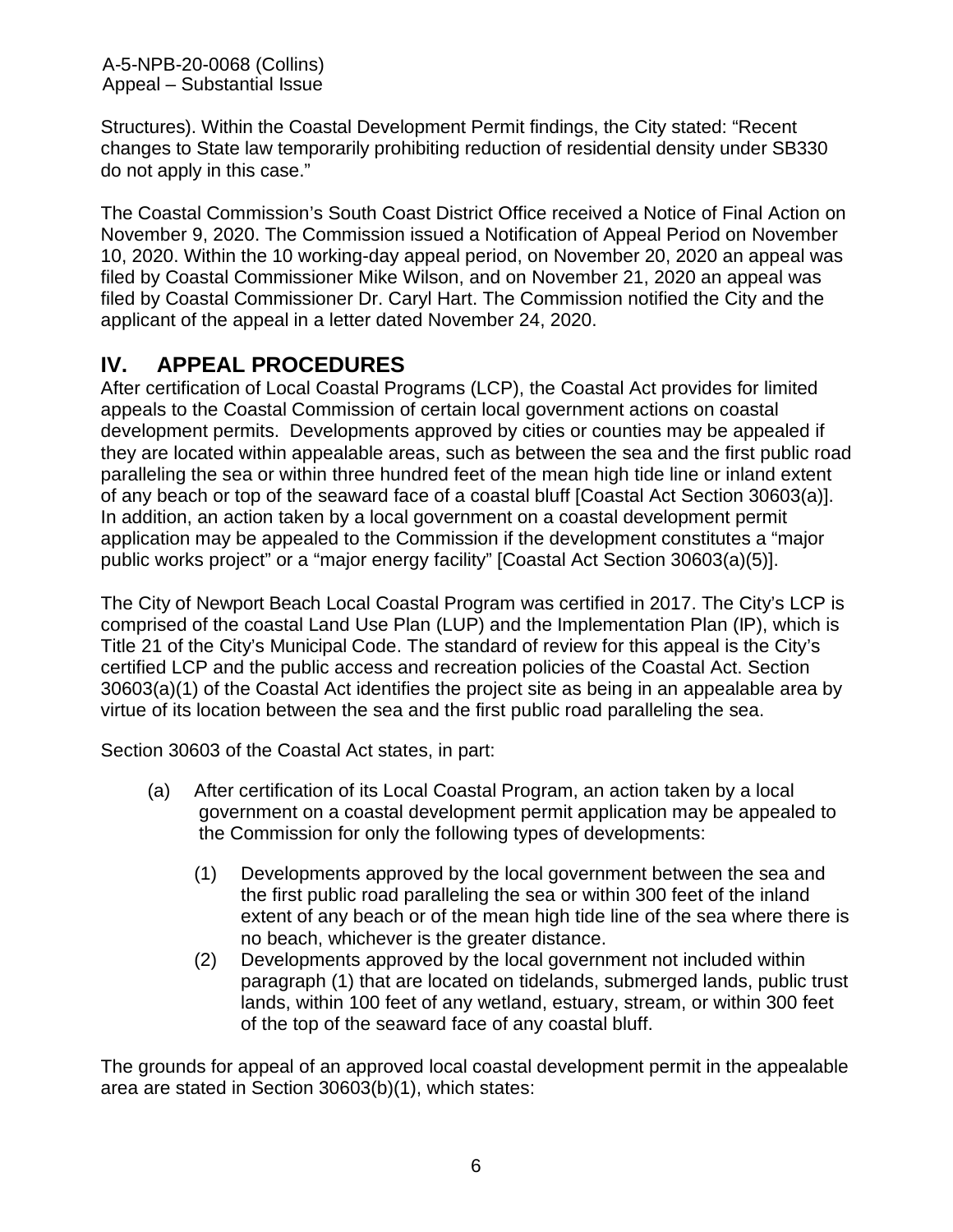(b)(1)The grounds for an appeal pursuant to subdivision (a) shall be limited to an allegation that the development does not conform to the standards set forth in the certified Local Coastal Program or the public access policies set forth in this division.

After a final local action on a local coastal development permit application, the Coastal Commission must be noticed within five days of the decision. After receipt of such a notice which contains all the required information, a ten working-day appeal period begins during which any aggrieved person, or any two members of the Commission, may appeal the local decision to the Coastal Commission. [Cal. Pub. Res. Code § § 30603, 30625.] As provided under section 13318 of Title 14 of the California Code of Regulations, the appellant must conform to the procedures for filing an appeal as required under section 13111 of Title 14 of the California Code of Regulations, including the specific grounds for appeal and a summary of the significant question raised by the appeal.

The action currently before the Commission is to find whether there is a "substantial issue" or "no substantial issue" raised by the appeal of the local approval of the proposed project. Sections 30621 and 30625(b)(2) of the Coastal Act require a de novo hearing of the appealed project unless the Commission determines that no substantial issue exists with respect to the grounds for appeal.

If the Commission decides that the appellant's contentions raise no substantial issue as to conformity with the standards set forth in the certified Local Coastal Program or the public access policies of the Coastal Act, the action of the local government stands.

Alternatively, if the Commission finds that a substantial issue does exist with respect to the conformity of the action of the local government with the standards set forth in the certified Local Coastal Program or the public access policies of the Coastal Act, the Commission takes jurisdiction over the coastal development permit application and typically continues the public hearing to a later date in order to review the coastal development permit application as a de novo matter. [Cal. Pub. Res. Code §§ 30621 and 30625.] Section 13321 of the Coastal Commission regulations specifies that de novo actions will be heard according to the procedures outlined in Sections 13114 and 13057-13096 of the Commission's regulations.

If there is no motion from the Commission to find "no substantial issue," it will be presumed that the appeal raises a substantial issue and the Commission will schedule the de novo phase of the public hearing on the merits of the application at a subsequent Commission hearing. A de novo public hearing on the merits of the application uses the certified LCP as the standard of review. In addition, for projects located between the first public road and the sea, findings must be made that an approved application is consistent with the public access and recreation policies of the Coastal Act. Sections 13110-13120 of Title 14 of the California Code of Regulations further explain the appeal hearing process.

If the Commission decides to hear arguments and vote on the substantial issue question, those who are qualified to testify at the hearing, as provided by Section 13117 of Title 14 of the California Code of Regulation, will have three minutes per side to address whether the appeal raises a substantial issue. The only persons qualified to testify before the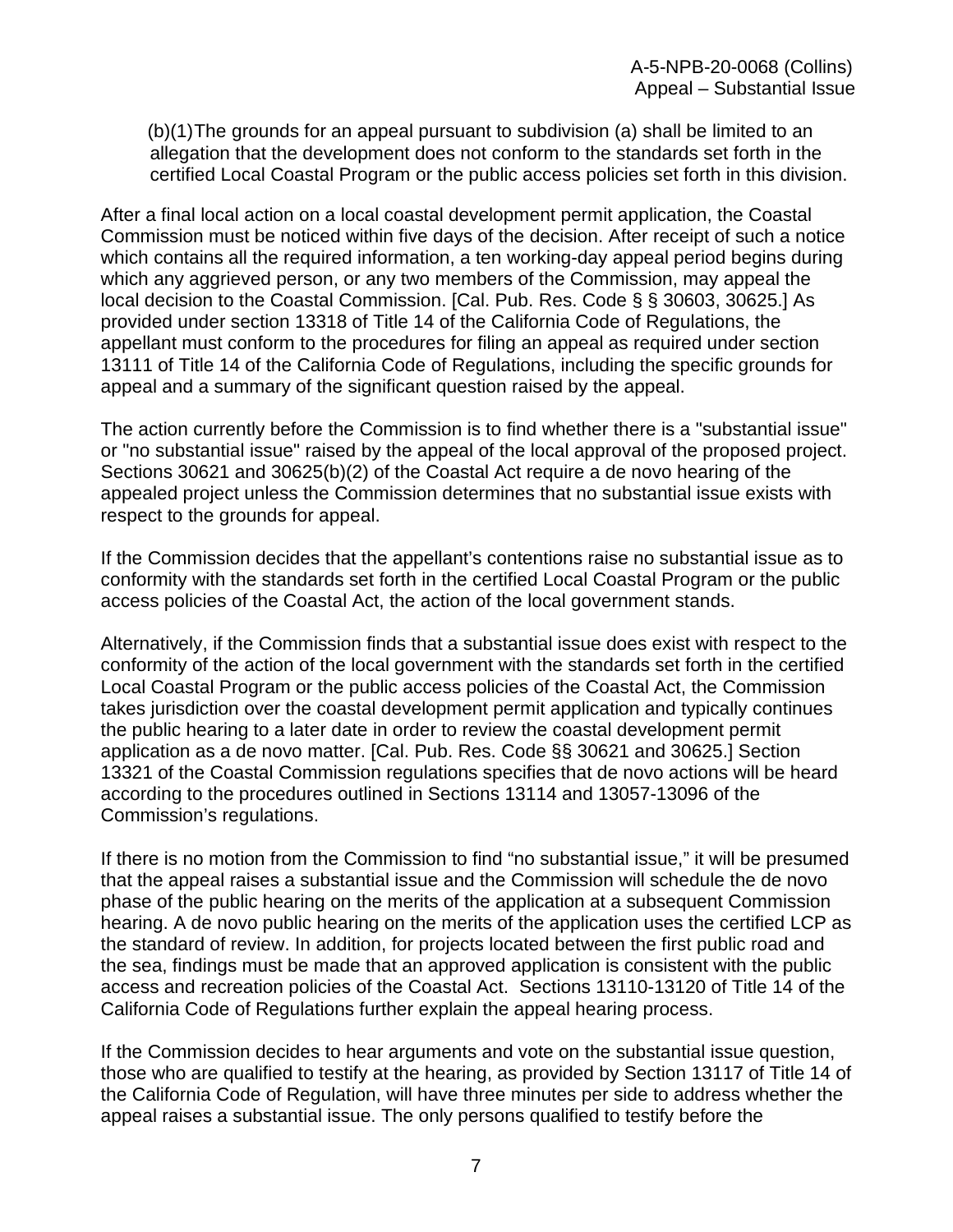Commission at the substantial issue portion of the appeal process are the applicants, persons who opposed the application before the local government (or their representatives), and the local government. Testimony from other persons must be submitted in writing. The Commission will then vote on the substantial issue matter. It takes a majority of Commissioners present to find that the grounds asserted for the appeal raise no substantial issue.

# <span id="page-7-0"></span>**V. FINDINGS AND DECLARATIONS – SUBSTANTIAL ISSUE**

## <span id="page-7-1"></span>**A. PROJECT DESCRIPTION AND LOCATION**

The City-approved development is demolition of an approximately 1,700 sq. ft. duplex and construction of a 2,591 sq. ft. single-family home with 475 sq. ft. two-car garage. The proposed development also includes hardscape, patios, site walls, drainage devices, and landscaping.

The site is a bayfront lot on the Balboa Peninsula, protected from the bay by a City-owned bulkhead, which reaches a height of approximately 8.6 feet NAVD88. In spite of the bulkhead, the site may be vulnerable to coastal hazards such as flooding within the expected life of the project. No changes are proposed to the bulkhead. There is a private dock attached to the bulkhead. No changes are proposed to the dock. There is also a public walkway and a public beach between the private property and the bay. The bay is used for recreational boating, kayaking, paddle-boarding, and swimming.

The parcel is designated Two-Unit Residential (RT-E) in the certified coastal Land Use Plan (LUP), and is zoned Two-Unit Residential (R-2) in the certified Implementation Plan (IP). Coastal Land Use Plan Table 2.1.1-1 states: "The RT category applies to a range of two-family residential dwelling units such as duplexes and townhomes."

## <span id="page-7-2"></span>**B. LOCAL COASTAL PROGRAM CERTIFICATION**

The City of Newport Beach Local Coastal Program (LCP) was certified on January 30, 2017. The City's LCP is comprised of a Land Use Plan (LUP) and an Implementation Plan (IP). There is one area of deferred certification in the City (Banning Ranch). The project site is located within the City of Newport Beach's certified LCP jurisdiction and is subject to the policies of the certified LCP.

## <span id="page-7-3"></span>**C. FACTORS TO BE CONSIDERED IN SUBSTANTIAL ISSUE ANALYSIS**

Section 30625(b)(2) of the Coastal Act requires a de novo hearing of the appealed project unless the Commission determines that no substantial issue exists with respect to the grounds on which the appeal has been filed pursuant to Section 30603(a) of the Coastal Act. Section 13115(c) of the Commission regulations provides that the Commission may consider the following five factors when determining if a local action raises a significant issue:

1. The degree of factual and legal support for the local government's decision that the development is consistent or inconsistent with the relevant provisions of the certified LCP;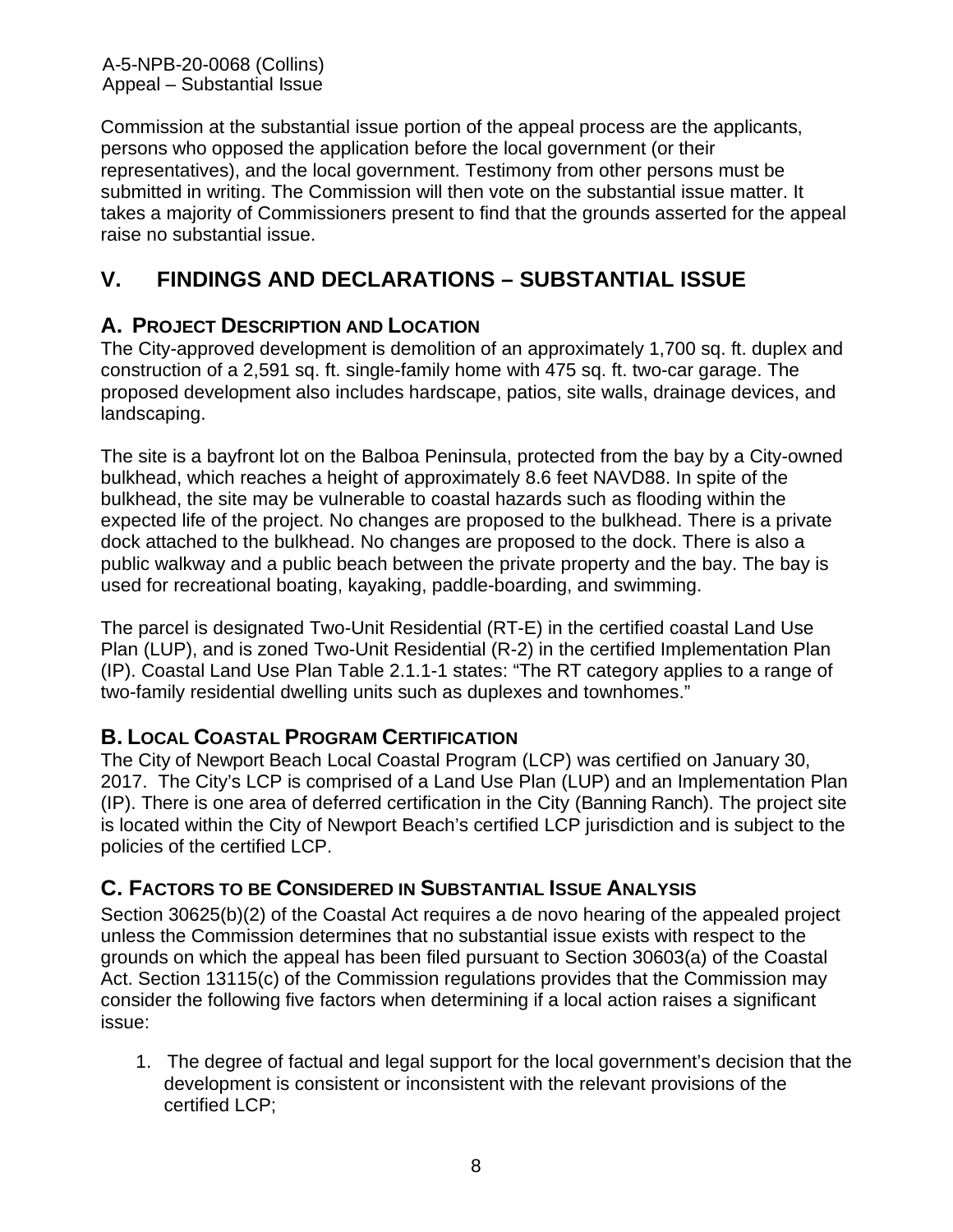2. The extent and scope of the development as approved or denied by the local government;

3. The significance of the coastal resources affected by the decision;

4. The precedential value of the local government's decision for future interpretations of its LCP; and,

5. Whether the appeal raises local issues, or those of regional or statewide significance.

The Commission may, but need not, assign a particular weight to a factor.

### <span id="page-8-0"></span>**D. SUBSTANTIAL ISSUE ANALYSIS**

The appellants contend that the proposal to demolish two housing units and construct one housing unit is inconsistent with the certified Local Coastal Program (LCP) for Newport Beach, which designates the site for two-unit residential development. The appellants cite the following LCP provisions (appellants' citations/assertions indented, analysis in-line):

The lot where development is proposed is designated R-2 (Two Unit Residential) in the zoning code/Implementation Plan. The lot is designated RT-E 30.0 – 39.9 DU/AC (Two Unit Residential) in the Coastal Land Use Plan.

RT-E is the second highest density of any category within the Newport Beach Land Use Plan (30.0-39.9 dwelling units/acre). It is applied in areas within the coastal zone where duplexes and mixed-use structures are developed on small lots. The subject lot is typical of that development character, with a duplex on just 3,205 square feet of land.

Coastal Land Use Plan Table 2.1.1-1 states: "The RT category applies to a range of two-family residential dwelling units such as duplexes and townhomes."

Coastal Land Use Plan Policy 2.1.10-1 states: "Land uses and new development in the coastal zone shall be consistent with the Coastal Land Use Plan Map and all applicable LCP policies and regulations."

The Land Use Plan establishes density ranges for areas within the coastal zone and identifies land uses that would fall within that range, while the Implementation Plan essentially treats density as maximum development potential on a single site. Notably, the Land Use Plan policy does not reference single family homes as a use within the RT category, as detailed in Coastal Land Use Table 2.1.1-1. Single family homes are not consistent with the designation in the Coastal Land Use Plan Map (as required by Coastal Land Use Plan Policy 2.1.10-1). However, for the proposed development and in past actions, the City interprets single family homes to be an allowable use within multi-family zones based on language in the zoning code/Implementation Plan which suggests that any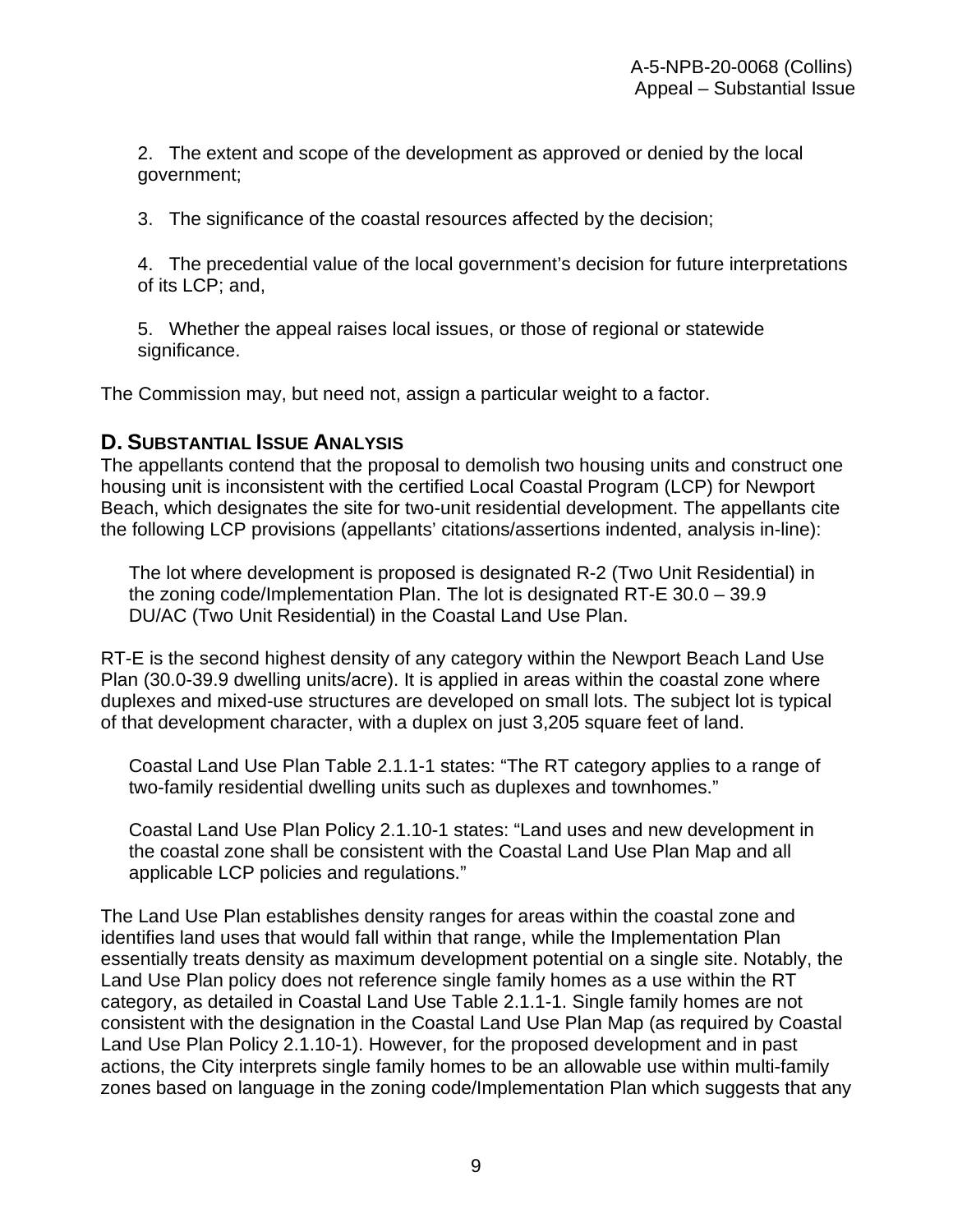residential land use is allowable if it is less dense than the maximum applied to a given site.

|            | Site designation           | Code/Abbreviation                           | <b>Meaning</b>                      |
|------------|----------------------------|---------------------------------------------|-------------------------------------|
| <b>LUP</b> |                            | Two Unit Residential   RT-E 30.0-39.9 DU/AC | Applies to a range of two-family    |
|            |                            |                                             | residential dwelling units such as  |
|            |                            |                                             | duplexes and townhomes              |
| IP         | Two Unit Residential   R-2 |                                             | Establishes maximum density for the |
|            |                            |                                             | site                                |

Coastal Land Use Plan Section 2.2.1-1 states: "Continue to allow redevelopment and infill development within and adjacent to the existing developed areas in the coastal zone subject to the density and intensity limits and resource protection policies of the Coastal Land Use Plan."

In this case, the City-approved CDP would allow redevelopment within an existing developed area of the coastal zone below the density limits. (Developing a single-family home on the site would result in an extrapolated density on the site of approximately 14 units per acre in an area designated for 30-39 units per acre.) As conditioned, the development would not adversely impact resources like Newport Bay, the public beach, or terrestrial habitat; however, the project would not provide the housing density designated by the Land Use Plan, or accommodate denser housing development in a specific area where it has been planned to be accommodated. The intent of Coastal Land Use Plan Section 2.2.1-1 (which implements Coastal Act Section 30250; "Location; existing developed area") is both to protect coastal resources from impacts associated with overdevelopment, and to implement denser development in specific areas where it has been planned to be accommodated. In planning the LCP, the City and the Commission designated the "Two-Unit" land use and zoning code category for areas where higher density has existed historically and where it is planned to exist as redevelopment takes place. The proposed project would comply with a literal interpretation of the policy but it would not be consistent with the intent of the policy.

Coastal Land Use Plan Section 2.7-2 states: "Continue the administration of provisions of State law relative to the demolition, conversion and construction of low and moderate-income dwelling units within the coastal zone."

The City did not make findings regarding the affordability of the two units proposed to be demolished or the income of the previous or existing tenants, and there is no information to this effect in the administrative record. The City did not make findings regarding the proposed development's consistency with the Mello Act, which requires local governments to protect, and in some circumstances, replace, affordable housing in the coastal zone. The Commission does not regulate the Mello Act, but the City's apparent lack of review is inconsistent with the LCP policy. In fact, the two units may not be affordable to those of low and moderate incomes because it is on a bayfront lot; however, the units are old and they are small, which tend to be characteristic of affordable housing stock.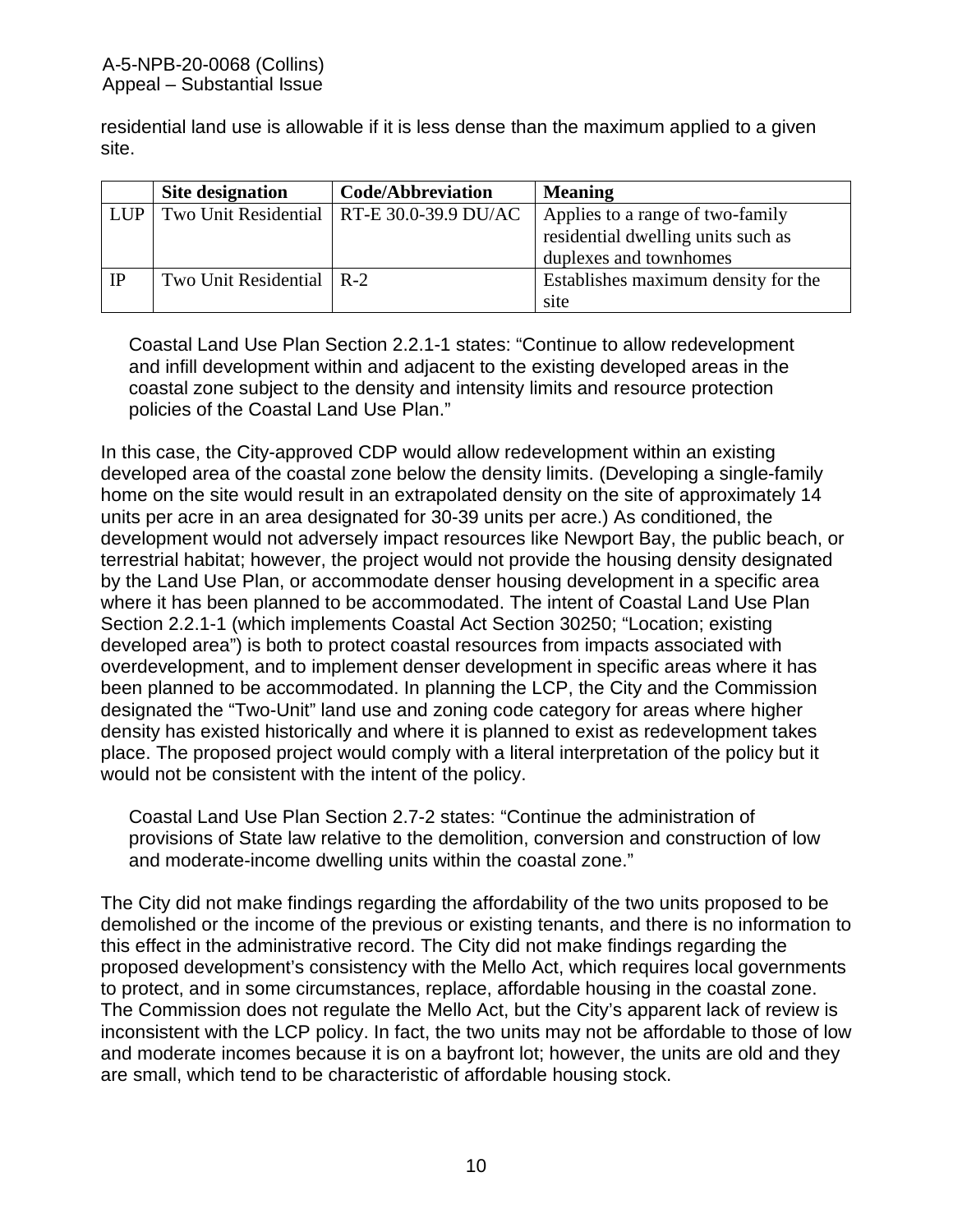The City did make findings related to the general loss of housing units caused by the project, but determined that the project is exempt from State laws including SB330 (Housing Crisis Act of 2019) requiring preservation of housing units: "A letter from the California Department of Housing and Community Development dated July 31, 2020, clarified to the City that single family developments do not meet the definition of 'housing development' as described in Government Code Section 66300, subdivision (a)(6)."

This finding is not supported by a common sense reading of the law and is inconsistent with the intent of the law, which is to preserve housing units. Section 65589.5.(a)(2)(L) states: "It is the policy of the State that this section be interpreted and implemented in a manner to afford the fullest possible weight to the interest of, and the approval and provision of, housing." The City's interpretation appears to be based on a pluralization of the phrase "housing unit[s]" taken out of context from another section of the Government Code. It applies the code to mean that single-family homes are not "unit[s]" and are thus exempt from the law. Although the Commission is not required to implement the Housing Crisis Act of 2019, and that law is not part of the standard of review, it is relevant and supports the appellants' contentions that a substantial issue exists with the way the City interprets its LCP housing policies in a manner inconsistent with their intended effect. Should the Commission find that a substantial issue exists, the intended interpretation of the LCP housing policies may be may further reviewed and clarified in a de novo hearing.

While it is not clear that the existing development (two units) supports low or moderateincome housing, that is because the City did not make any findings on that point or enter any evidence into the record. The City's findings regarding the Housing Crisis Act of 2019 are not based on a common sense reading of the law and are inconsistent with the intent of the law. Setting aside potential development outcomes of various State laws, which may or may not have required changes to the proposed development, through its review of the CDP application under the LCP, the City failed to implement Coastal Land Use Plan Section 2.7-2 because it did not collect any evidence or make any findings regarding the affordability of the existing duplex.

The appellants argue that the City's approval would set a negative precedent for future interpretation of its LCP, which would result in a cumulative reduction in housing density in areas which have been planned to support housing pursuant to the LCP. The City's findings did not analyze either the specific impact of the proposed development on density within its designated land use district and zoning area – or the cumulative impact of the City's actions to approve similar projects which reduce housing density. The City recently submitted (and subsequently withdrew) an LCP Amendment request to the Commission that would have allowed a transfer of development rights within and outside of the coastal zone, which would have further changed the implementation of its land use districts and zoning standards. Also, the City has appealed to reduce its Regional Housing Needs Assessment (RHNA) allocation of 4,834 housing units which it must plan for in the next eight years, citing constraints including low density in the coastal zone, which is trending downward. By approving this project and others like it, the City is contributing to a cumulative reduction in housing density in areas of the coastal zone that have been planned to support greater housing density pursuant to the LCP. The cumulative effect of projects that demolish multi-unit residential structures and build single family homes will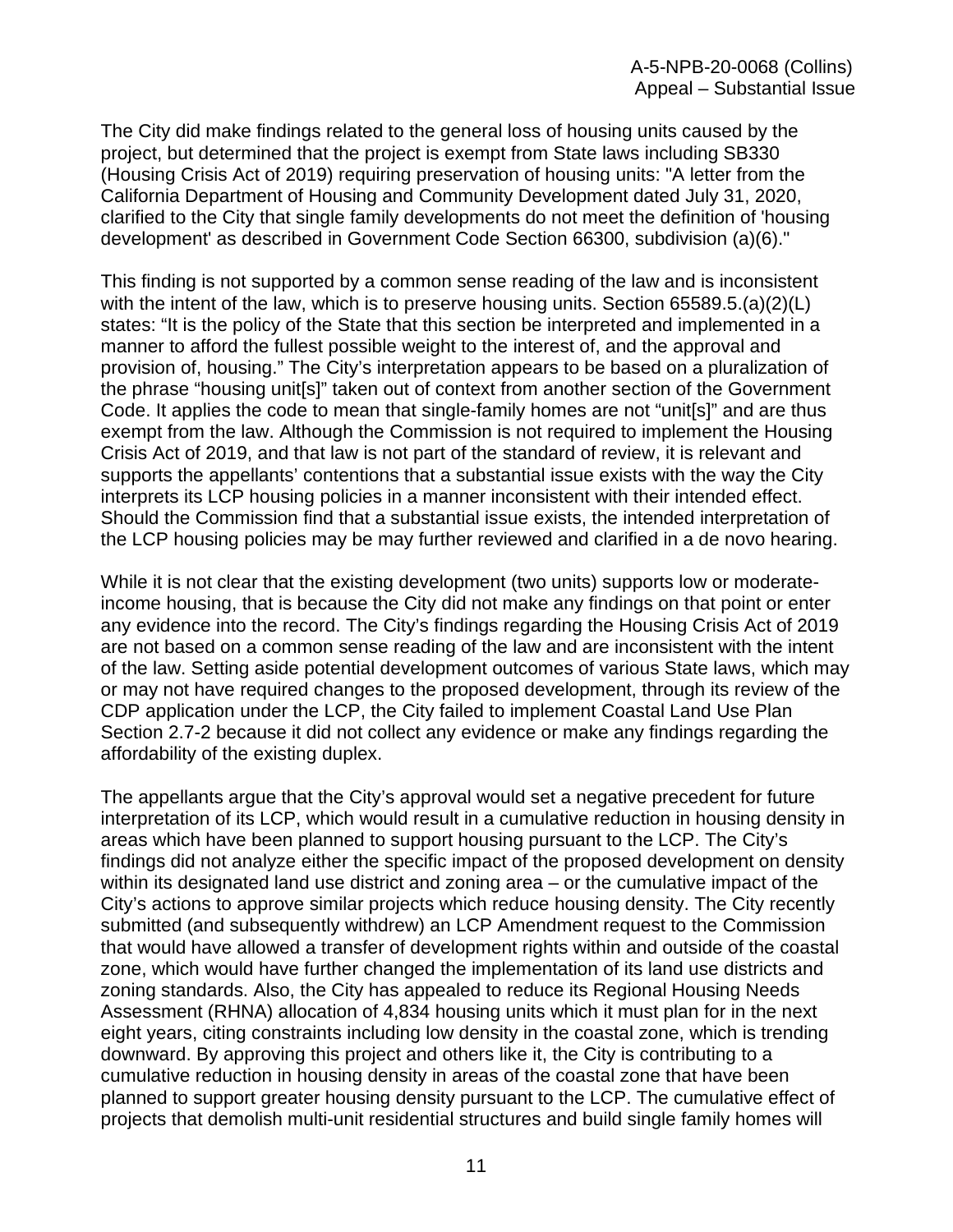A-5-NPB-20-0068 (Collins) Appeal – Substantial Issue

have an adverse impact on housing supply in the City's coastal zone and will change the character of the community, inconsistent with the LCP. This is the opposite of the intent of State laws including SB330 and in conflict with the requirement to plan for increased housing development through the pending RHNA cycle.

#### **Substantial Issue Factors**

The Commission typically applies five factors in making a determination whether an appeal raises a substantial issue pursuant to Coastal Act Section 30625(b)(2), as designated by Section 13115(c) of the Commission regulations.

### **1. The degree of factual and legal support for the local government's decision that the development is consistent or inconsistent with the certified LCP.**

The City's decision to approve a permit for the proposed development would result in a reduction in housing density in an area which has been planned to support greater housing density pursuant to the LCP. The City did not make specific findings related to the LCP's housing density criteria or policies, other than that the project is consistent with the existing neighborhood pattern of development. There is no evidence in the record that would indicate the City analyzed the cumulative loss of housing that has resulted from recent decisions similar to the decision at issue in the appeal. Moreover, the City did not make findings related to the potential affordability of the two housing units proposed to be demolished and there is no evidence in the record to indicate that the City completed its obligation to implement other State housing laws, which is required pursuant to an LCP policy.

#### **2. The extent and scope of the development as approved or denied by the local government.**

The scope of the proposed development (demolition of a duplex and construction of a single-family home), is relatively small when considered in the broader context of coastal development. The proposed development is theoretically the minimum reduction in density possible and previous projects that resulted in a loss of one housing unit have been approved by the City of Newport Beach. However, the cumulative effect of such projects that demolish multi-unit residential structures and build single family homes will have an adverse impact on housing supply in the City's coastal zone and will change the character of the community, inconsistent with the LCP. If the City continues to approve CDPs for projects that are not consistent with the land use and zoning designations, and continues to exempt these types of projects from review under SB330, which was passed by the State legislature in order to prevent a further reduction in housing, there will be a cumulative adverse impact that is more substantial than this individual project.

#### **3. The significance of the coastal resources affected by the decision.**

As conditioned, the project approved by the City would not directly impact coastal resources. The appellants' main contention concerns a loss of housing density. This is a valid concern given the current statewide housing crisis, which is most pronounced in coastal, jobs-rich areas like Newport Beach. The Coastal Act does not explicitly identify housing as a coastal resource, and residential uses are not considered coastal dependent or priority uses in the coastal zone. Nonetheless, the Coastal Act and the LCP contain provisions to ensure that new development is located in existing developed areas, is designed to reduced energy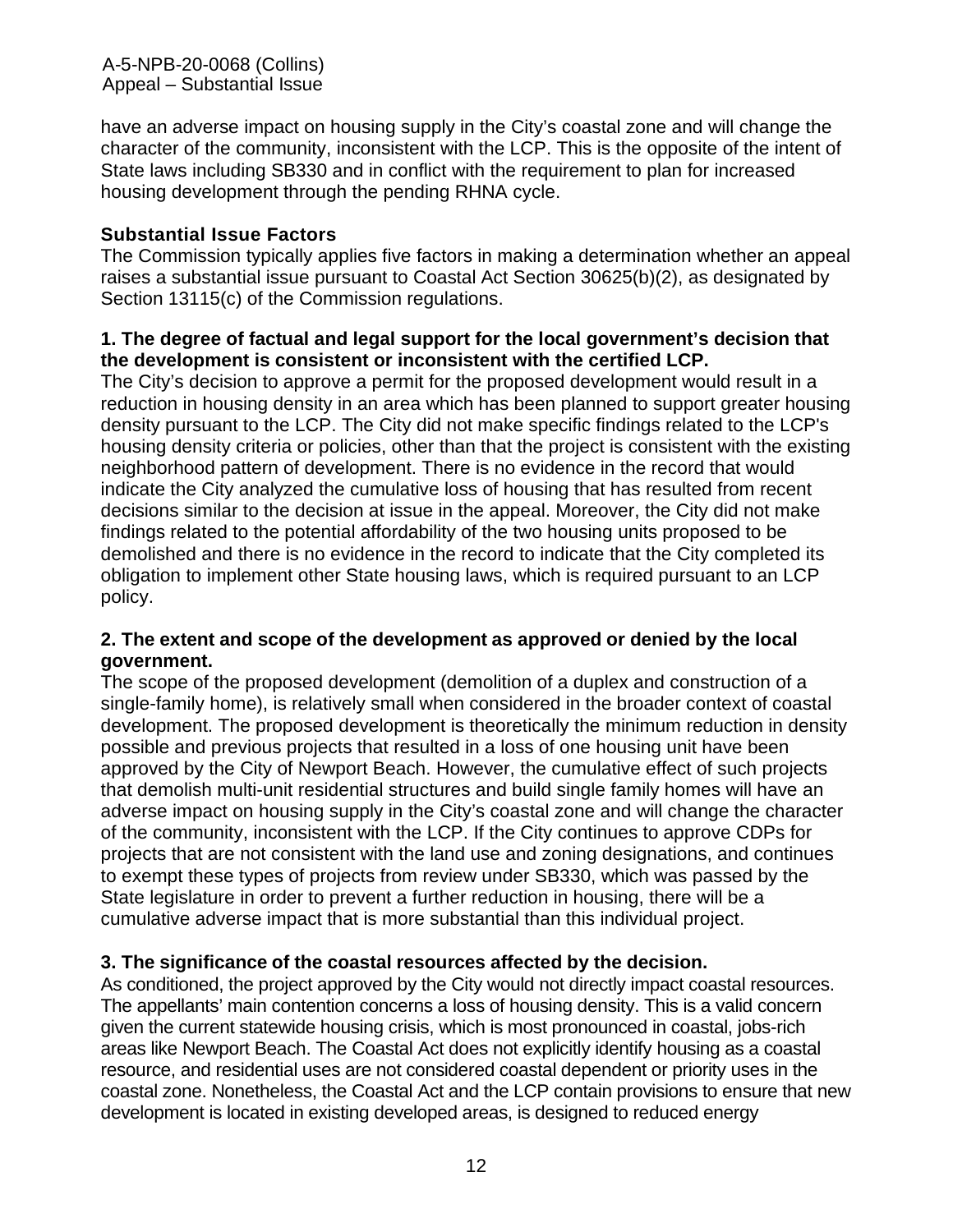consumption and vehicle miles travelled, and avoids impacts to public access and recreation, visual resources, and other coastal resources. These policies support the co-location of housing in existing developed areas such as the project site, so long as the development does not impact coastal resources. The City's decision to approve development that reduces housing density in an area which has been designated for multi-unit housing may have the effect of causing other areas of the city and the state to be more densely developed, impacting coastal resources in those areas. One such area that has experienced development pressure is Banning Ranch, where the Commission previously denied a housing and commercial development proposal because of identified impacts on coastal resources. Another area of the city currently designated low density because of coastal resource concerns is Newport Back Bay. By reducing density in areas where it has been planned, the City's decision on the subject permit, analyzed cumulatively with previous decisions, has the potential to adversely impact coastal resources in other areas of the city.

#### **4. The precedential value of the local government's decision for future interpretations of its LCP.**

The City's approval of development that is inconsistent with the Coastal Land Use Plan table and standards (construction of a single-family home in the Two Unit land use and zoning district) has precedential value because it may encourage other property owners to seek out and demolish older multiple unit buildings in multi-unit zones in order to build new single-family homes, which would cumulatively impact the ability of the City to implement its multi-unit land use designations. The City's decision and the appellants' contention highlights an inconsistency in the structuring of the City's coastal zoning districts with regard to implementing the land use designations. Essentially, the Land Use Plan map and policies suggests the area should support higher density residential development, and the Implementation Plan allows denser development, but the Implementation Plan also allows single family homes to be developed in almost all land use designations. The City's fundamental disregard for the LCP's land use designation, and argument that the LCP only sets a density cap and not a density floor, is a substantial issue and would set precedent for future interpretation of the LCP. In light of this inconsistency, and the potential precedential value of approving low-density development in high-density zones, the precedential value of the local government's decision is high. In cases where there is conflict between the Land Use Plan and the Implementation Plan, the Land Use Plan prevails. If the City continues to apply its interpretation of the Implementation Plan rather than the written policies of the Land Use Plan, it will set a precedent and result in a cumulative loss of housing in areas which have been planned to support denser housing development pursuant to the LCP.

#### **5. Whether the appeal raises local issues, or those of regional or statewide significance.**

As stated above, the primary topic of concern raised by the appellant is the interpretation of the City's development standards, which is a local issue. However, the loss of housing, and general reluctance of local governments in the coastal zone to preserve housing or incentivize the development of more housing, is a statewide crisis. As noted in the previous factor, by reducing density in areas where it has been planned to be developed, the City's decision on the subject permit, analyzed cumulatively with previous decisions, has the